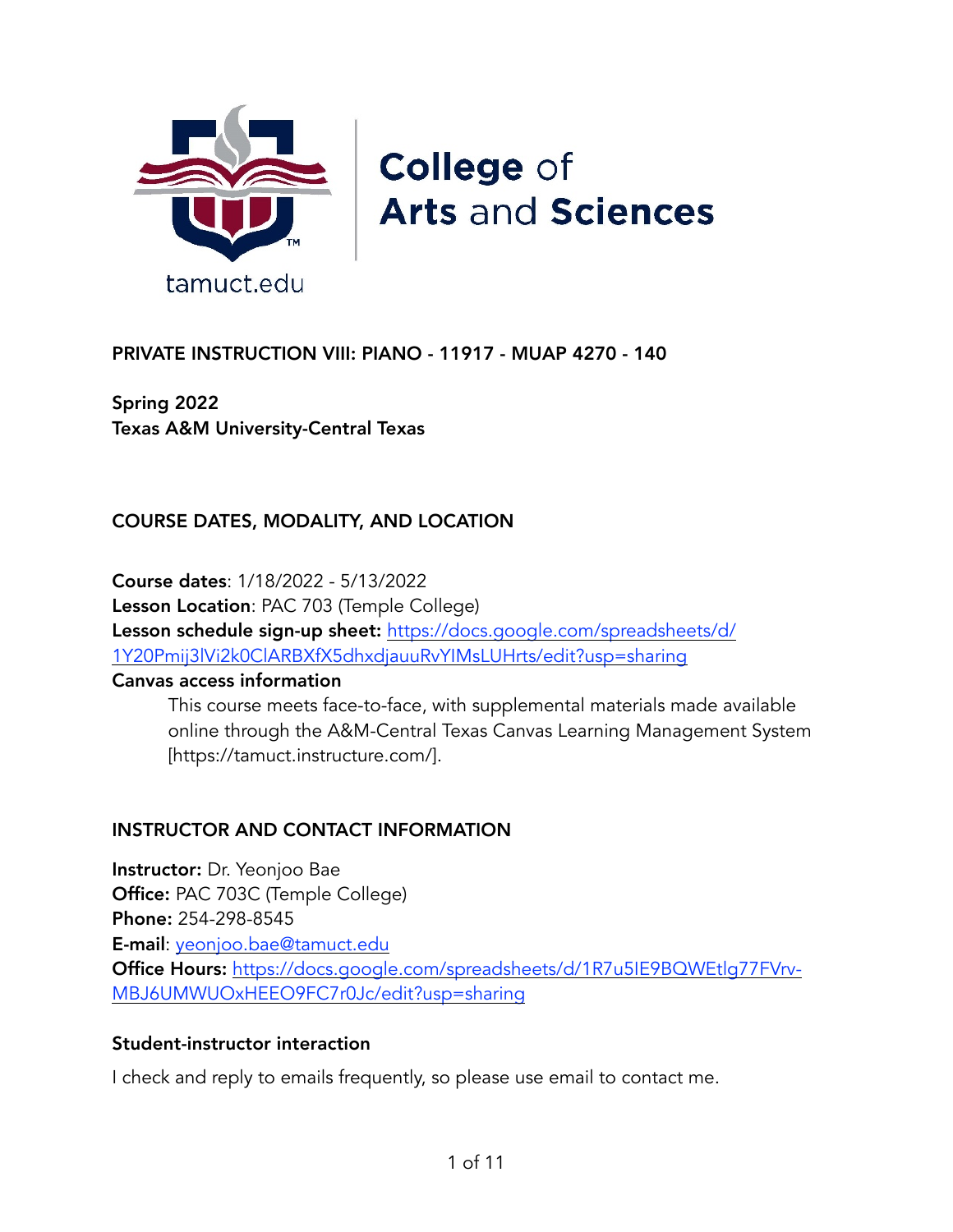As a student enrolled at TAMU, you should plan to check your TAMU email account daily. Any lesson-related correspondence will be communicated via this channel. All students are required to respond in a timely manner. Any issue caused by the student not checking their TAMU email regularly may be reflected in your grade.

#### **Emergency Warning System for Texas A&M University-Central Texas**

**SAFEZONE.** SafeZone provides a public safety application that gives you the ability to call for help with the push of a button. It also provides Texas A&M University-Central Texas the ability to communicate emergency information quickly via push notifications, email, and text messages. All students automatically receive email and text messages via their myCT accounts.

Downloading SafeZone allows access to push notifications and enables you to connect directly for help through the app.

You can download SafeZone from the app store and use your myCT credentials to log in. If you would like more information, you can visit the **SafeZone** website [www.safezoneapp.com].

To register SafeZone on your phone, please follow these 3 easy steps*:* 

- 1. Download the SafeZone App from your phone store using the link below:
	- o [iPhone/iPad:](https://apps.apple.com/app/safezone/id533054756%22%20%5Ct%20%22_blank) [https://apps.apple.com/app/safezone/id533054756]
	- o [Android Phone / Tablet](https://play.google.com/store/apps/details?id=com.criticalarc.safezoneapp%22%20%5Ct%20%22_blank) [https://play.google.com/store/apps/details? id=com.criticalarc.safezoneapp]
- o Launch the app and enter your myCT email address (e.g. {name}@tamuct.edu)
- o Complete your profile and accept the terms of service

#### COURSE INFORMATION

#### Course Overview and description

The purpose of this course is to introduce and advance the technical and musical skill of the performer through the individual study of classical piano literature, theory, and technique. The lessons are scheduled once per week for 60 minutes.

#### Course Objective or Goal

The goal of individual private lessons is to advance the technical and musical skill of the individual performer through the study and performance of piano literature and technique. The semester's literature will be selected after an individual needs assessment is made, during which the student's performance level will be determined. Required minimum assignments will be determined by each instructor.

#### Student Learning Outcomes

● Proficiency through technique and pedagogy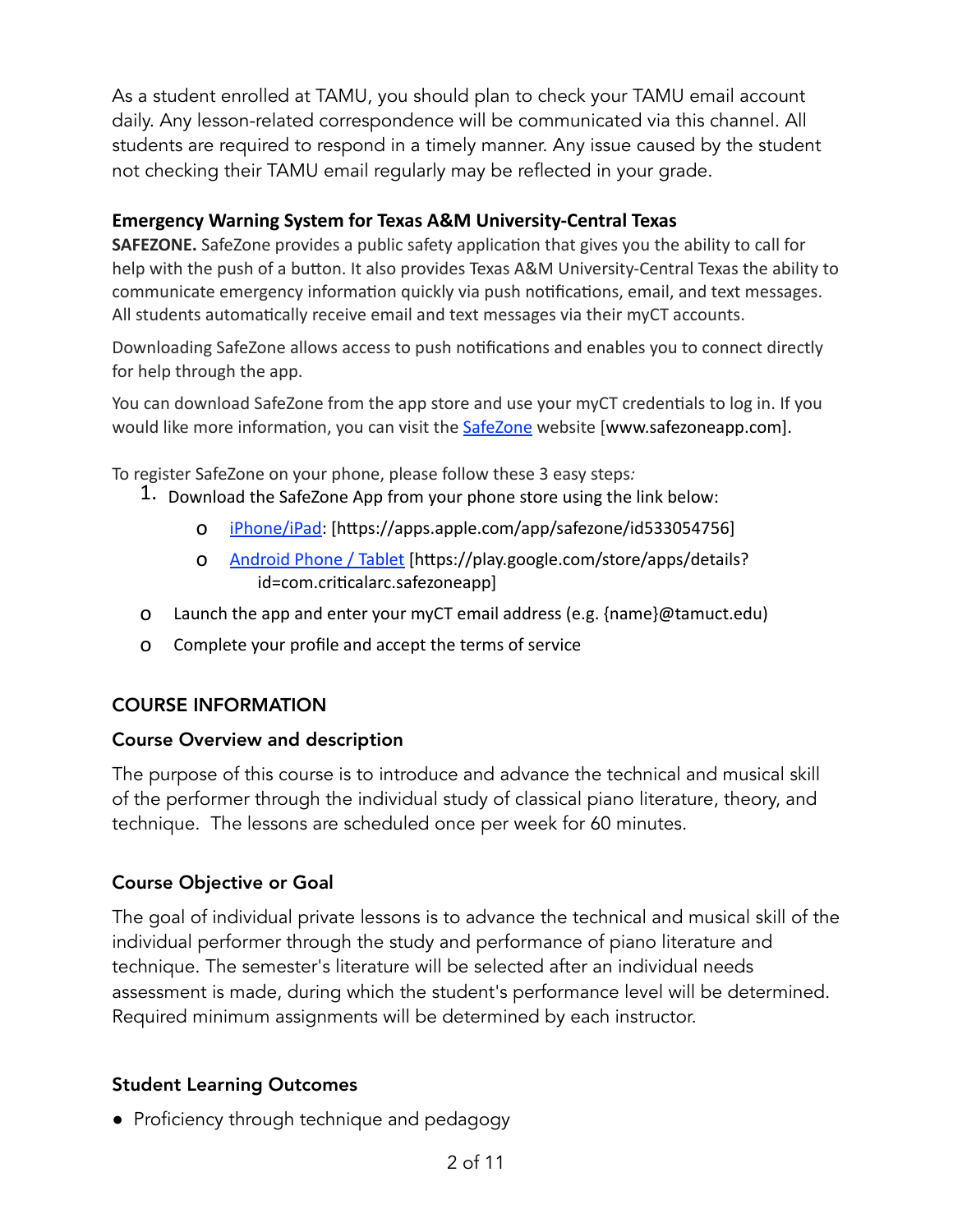- Knowledge of appropriate standard literature
- Knowledge of preparation and performance of appropriate standard repertoire

#### Required Materials

Repertoire for study is normally assigned at the first lesson. Students should expect to purchase the music they study unless they already own it in a reliable edition.

- 1. Assigned music
- 2. Metronome
- 3. Handouts
- 4. Pencil and eraser

## COURSE REQUIREMENTS

#### **Practice**

Students are expected to practice daily. Consistency is key. What you put into lessons directly corresponds to what you get out of them. If you devote a portion of every day to individual practice, you will improve. In order to receive a passing grade, you must come to lessons prepared and show you have made demonstrable progress throughout the semester. You will be tested on your progress every semester, so it is in your best interest to practice consistently and scrupulously.

Each week the instructor will assign material for you to practice during the week. You will begin the next week's lesson by playing through the assigned material. If the instructor passes you on the material, you will receive new material to prepare for the next lesson. If the instructor does not pass you, you must continue to practice that material until the instructor deems it passable. It is in your best interest to consistently practice the material to a passable level, as lessons can easily become monotonous if we get stuck on the same material.

Practice time is different for different people. You are responsible for determining the amount of practice time needed to prepare your material.

Always remember that **consistency** is the key to healthy musical progress.

#### **Attendance**

Regular **on-time** attendance is necessary and expected. Please be right on time for your lesson in case another student has a lesson before or after you.

If you absolutely must miss a lesson, be sure to inform the instructor in advance of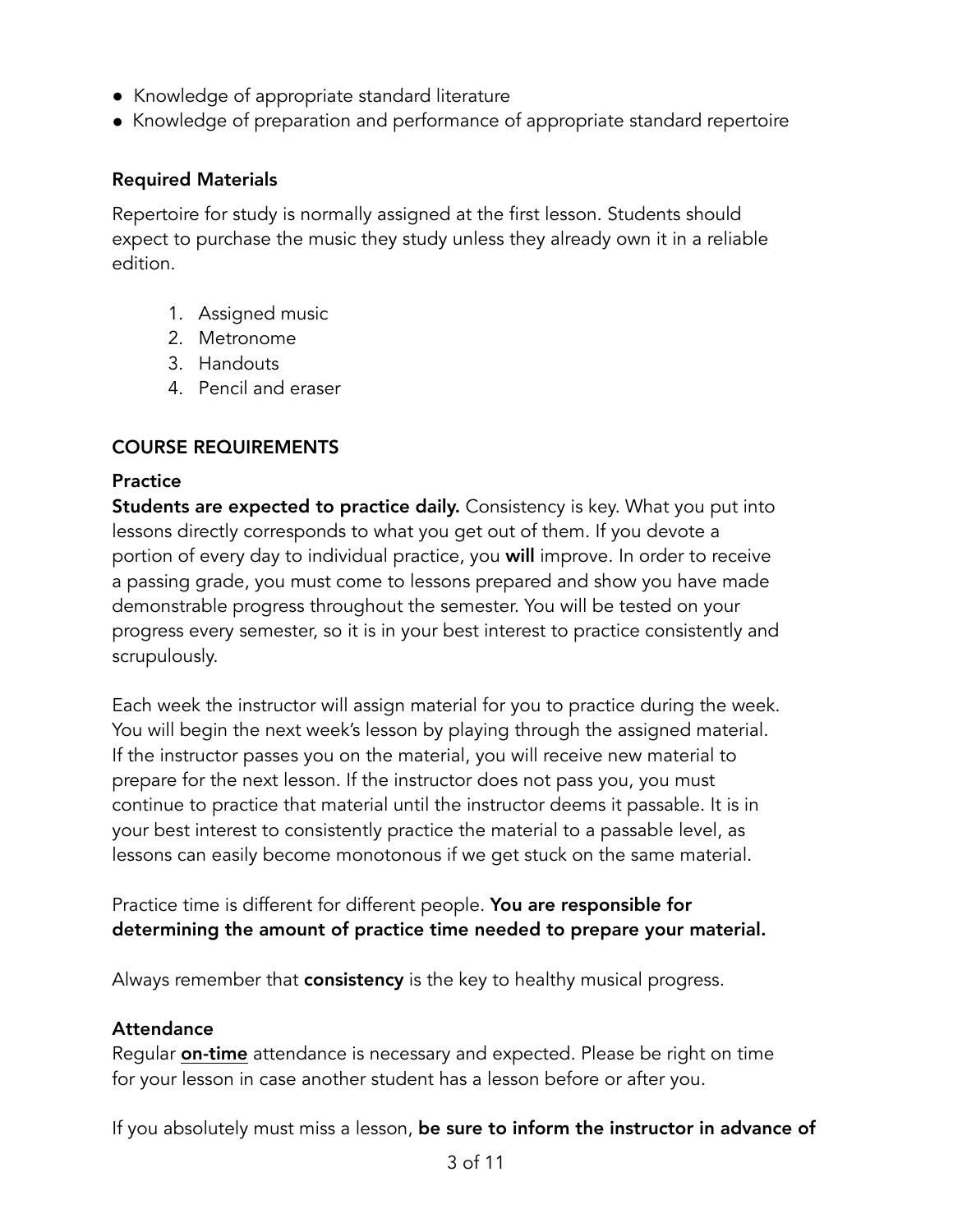the lesson in question. Each absence will lower the final grade according to the point system below (see "GRADING"). The only exception is if the absence is deemed legitimate per TAMUCT policy (i.e. illness or family emergency).

If a student misses a lesson, it will not be made up and you will lose both the attendance and preparedness points. If the instructor misses a lesson, a make-up lesson will be scheduled.

#### **TARDINESS**

If you are late to lesson, it will result in a loss of 1 point per minute.

#### SWAPPING SYSTEM

If you must miss your lesson but do not want to forfeit your lesson for that week, you may contact another student using and ask to swap times for that week. If both students agree to swap times, please email the instructor to notify him of the swap in advance of the lesson to be swapped. Provided you attend, a swapped lesson will not count as an absence. In order to respect each other's schedules, please only swap lessons **up to twice** per semester.

## Juries and Recital

## • Midterm Jury

Music majors who are selected by the instructor will perform a Midterm Jury. The Midterm Jury will take place at the midpoint of the semester. The student will perform the piece they plan to play for Student Recital (see below). The piece will be assigned to them in lessons by their instructor. The Midterm Jury is required but not graded. A faculty panel will provide feedback on the student's performance. The date for the Spring 2022 Midterm Jury will be announced later in the semester.

## **Student Recital**

Music majors who were selected to play a Midterm Jury will perform in Student Recital (with the exception of first-semester freshmen by instructor discretion) in the lieu of Midterm Exam. Students will perform a piece assigned to them in lessons by their instructor. Two weeks before the Student Recital, students must submit their forms of what repertoire will be played (or an exemption, if applicable). Student Recital performances are given letter grades by a faculty panel and will count as 10% of the final grade for lessons.

Performances will take place during Student Recital class throughout the second half of the semester. Each student will be assigned to a specific date; the performance dates for spring 2022 will be announced later in the semester.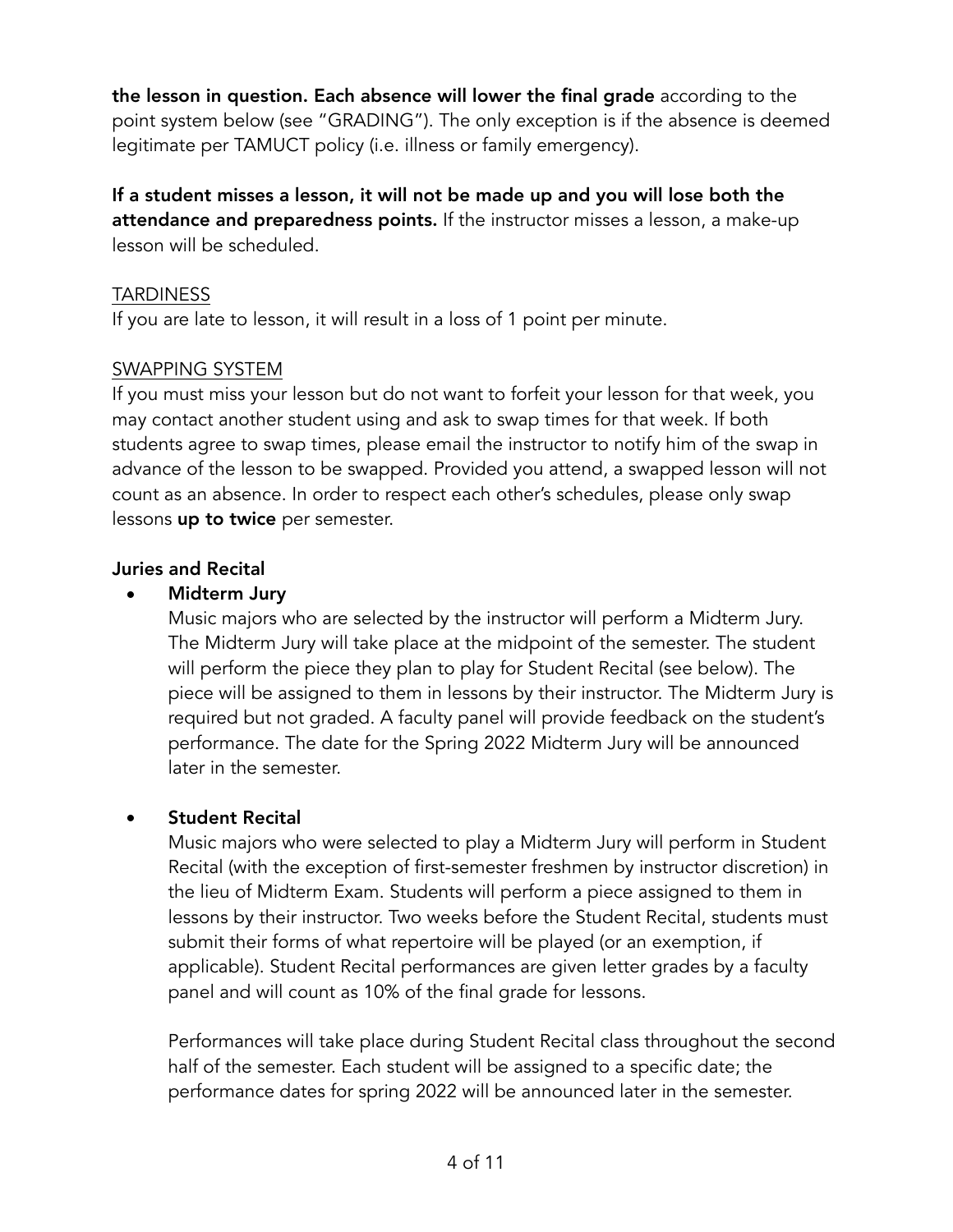#### • Final Jury

Music majors who are selected to perform in Student Recital will perform a Final Jury. It will take place at the end of the semester. A faculty panel will provide feedback on the student's performance. It counts as 10% of their final grade for lessons. In other words, the Final Jury will alter the final grade by one letter. The date for the Final Jury will be announced later in the semester.

\* Requirements: technical studies (scales, arpeggios) and étude(s)

#### Grading Posting of Grades

Grades will be posted on Canvas.

#### Grading Policies

A-F. Final grades will be based on the following 1000-point system.

- 150 points for attendance
	- : 15 lessons x 10 points each
- 600 points for preparedness
	- : 15 lessons x 40 points each
- 50 points for attitude

\* If you miss the deadline to submit a form (i.e. jury and recital forms), you will lose 10 points per form.

- 0 point for Midterm Jury
- 100 points for Student Recital
- 100 points for Final Jury

Grades will not be curved. Letter grades will be assigned as follows:

| Grade | Range     |
|-------|-----------|
| Α     | 900-1000  |
| B     | 800-899   |
| ⌒     | 700-799   |
|       | 650-699   |
|       | $0 - 649$ |

## COURSE OUTLINE AND CALENDAR

Complete Course Calendar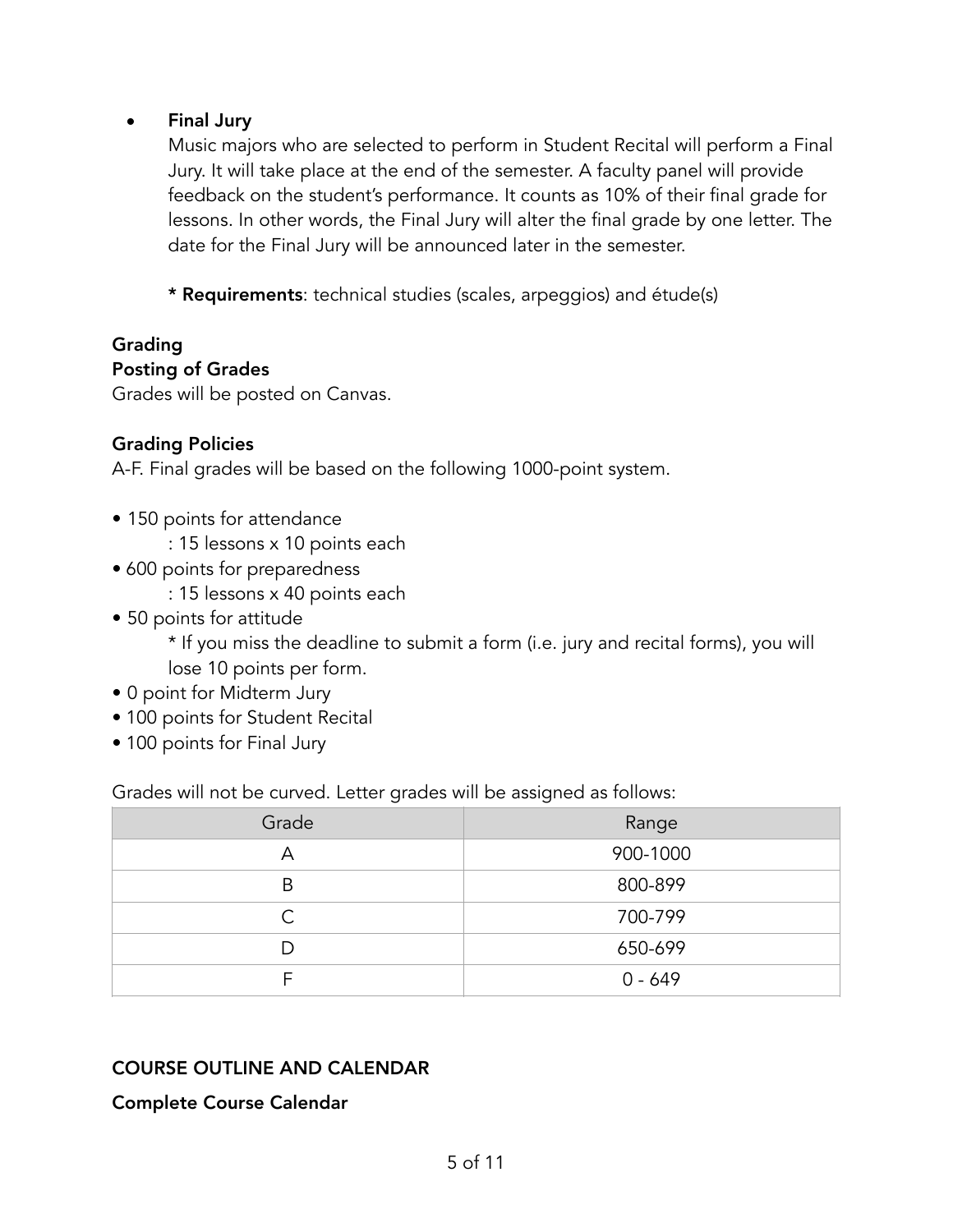| Week 1  | Coaching                        |
|---------|---------------------------------|
| Week 2  | Coaching                        |
| Week 3  | Coaching                        |
| Week 4  | Coaching                        |
| Week 5  | Coaching                        |
| Week 6  | Coaching                        |
| Week 7  | Midterm Jury Prep               |
| Week 8  | Coaching / Student Recital Prep |
| Week 9  | Coaching / Student Recital Prep |
| Week 10 | Coaching / Student Recital Prep |
| Week 11 | Coaching / Student Recital Prep |
| Week 12 | Coaching / Student Recital Prep |
| Week 13 | Coaching                        |
| Week 14 | Coaching                        |
| Week 15 | Final Jury Prep                 |

#### Important University Dates

https://www.tamuct.edu/registrar/academic-calendar.html

#### TECHNOLOGY REQUIREMENTS AND SUPPORT

#### Technology Requirements

This course will use the A&M-Central Texas Instructure Canvas learning management system. We strongly recommend the latest versions of Chrome or Firefox browsers. Canvas no longer supports any version of Internet Explorer.

Logon to A&M-Central Texas Canvas [https://tamuct.instructure.com/] or access Canvas through the TAMUCT Online link in myCT [https://tamuct.onecampus.com/]. You will log in through our Microsoft portal.

Username: Your MyCT email address. Password: Your MyCT password

#### Canvas Support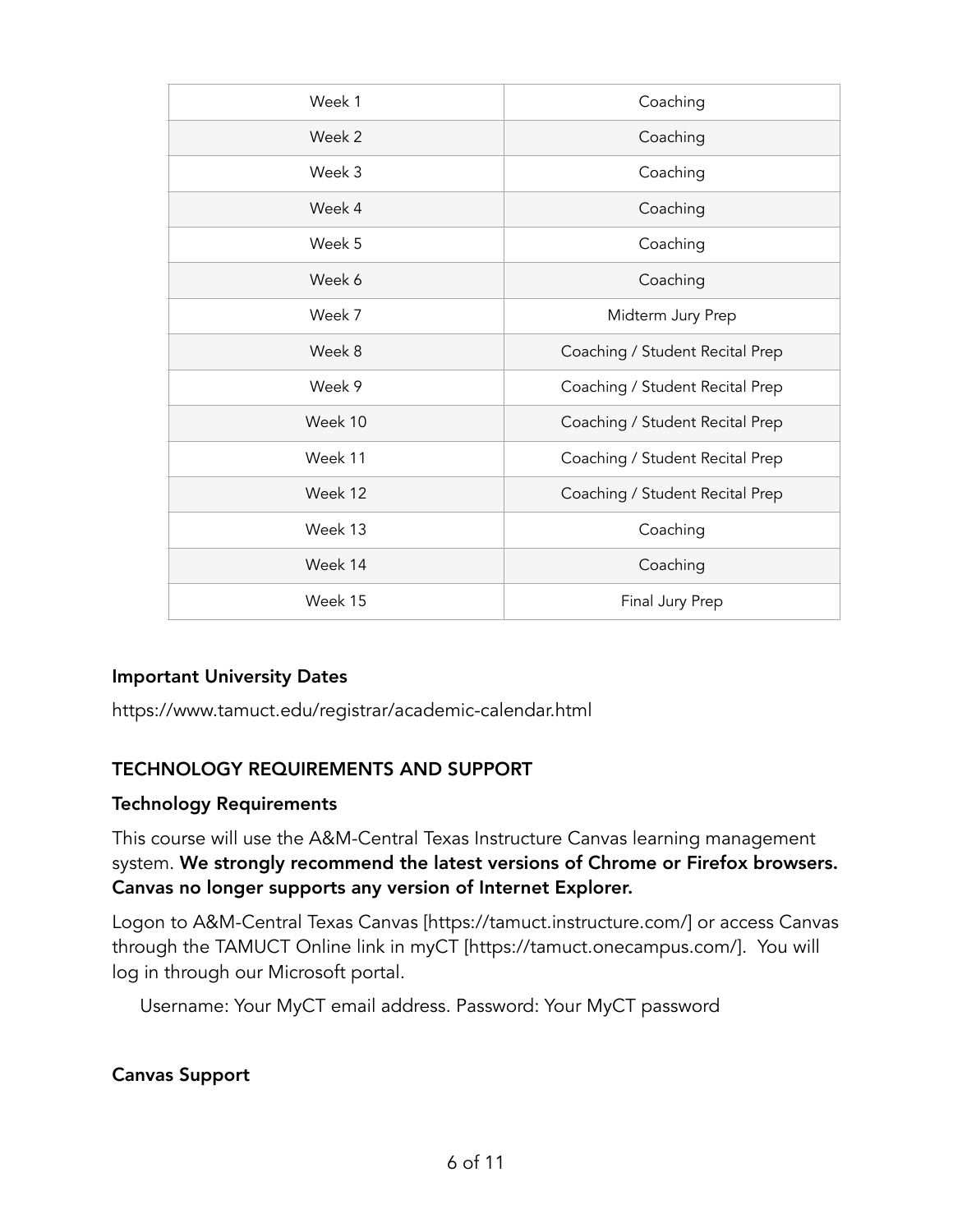Use the Canvas Help link, located at the bottom of the left-hand menu, for issues with Canvas. You can select "Chat with Canvas Support," submit a support request through "Report a Problem," or call the Canvas support line: 1-844-757-0953.

For issues related to course content and requirements, contact your instructor.

## Online Proctored Testing

A&M-Central Texas uses Proctorio for online identity verification and proctored testing. This service is provided at no direct cost to students. If the course requires identity verification or proctored testing, the technology requirements are: Any computer meeting the minimum computing requirements, plus web camera, speaker, and microphone (or headset). Proctorio also requires the Chrome web browser with their custom plug in.

## Other Technology Support

For log-in problems, students should contact Help Desk Central, 24 hours a day, 7 days a week

Email: [helpdesk@tamu.edu](mailto:helpdesk@tamu.edu)

Phone: (254) 519-5466

[Web Chat:](http://hdc.tamu.edu) [http://hdc.tamu.edu]

*Please let the support technician know you are an A&M-Central Texas student.*

## UNIVERSITY RESOURCES, PROCEDURES, AND GUIDELINES

## Drop Policy

If you discover that you need to drop this class, you must complete the [Drop Request](https://dynamicforms.ngwebsolutions.com/casAuthentication.ashx?InstID=eaed95b9-f2be-45f3-a37d-46928168bc10&targetUrl=https%3A%2F%2Fdynamicforms.ngwebsolutions.com%2FSubmit%2FForm%2FStart%2F53b8369e-0502-4f36-be43-f02a4202f612) Dynamic Form through Warrior Web.

[https://dynamicforms.ngwebsolutions.com/casAuthentication.ashx?InstID=eaed95b9 f2be-45f3-

a37d-46928168bc10&targetUrl=https%3A%2F%2Fdynamicforms.ngwebsolutions.com %2FSubmit%2FForm%2FStart%2F53b8369e-0502-4f36-be43-f02a4202f612].

Faculty cannot drop students; this is always the responsibility of the student. The Registrar's Office will provide a deadline on the Academic Calendar for which the form must be completed. Once you submit the completed form to the Registrar's Office, you must go into Warrior Web and confirm that you are no longer enrolled. If you still show as enrolled, FOLLOW-UP with the Registrar's Office immediately. You are to attend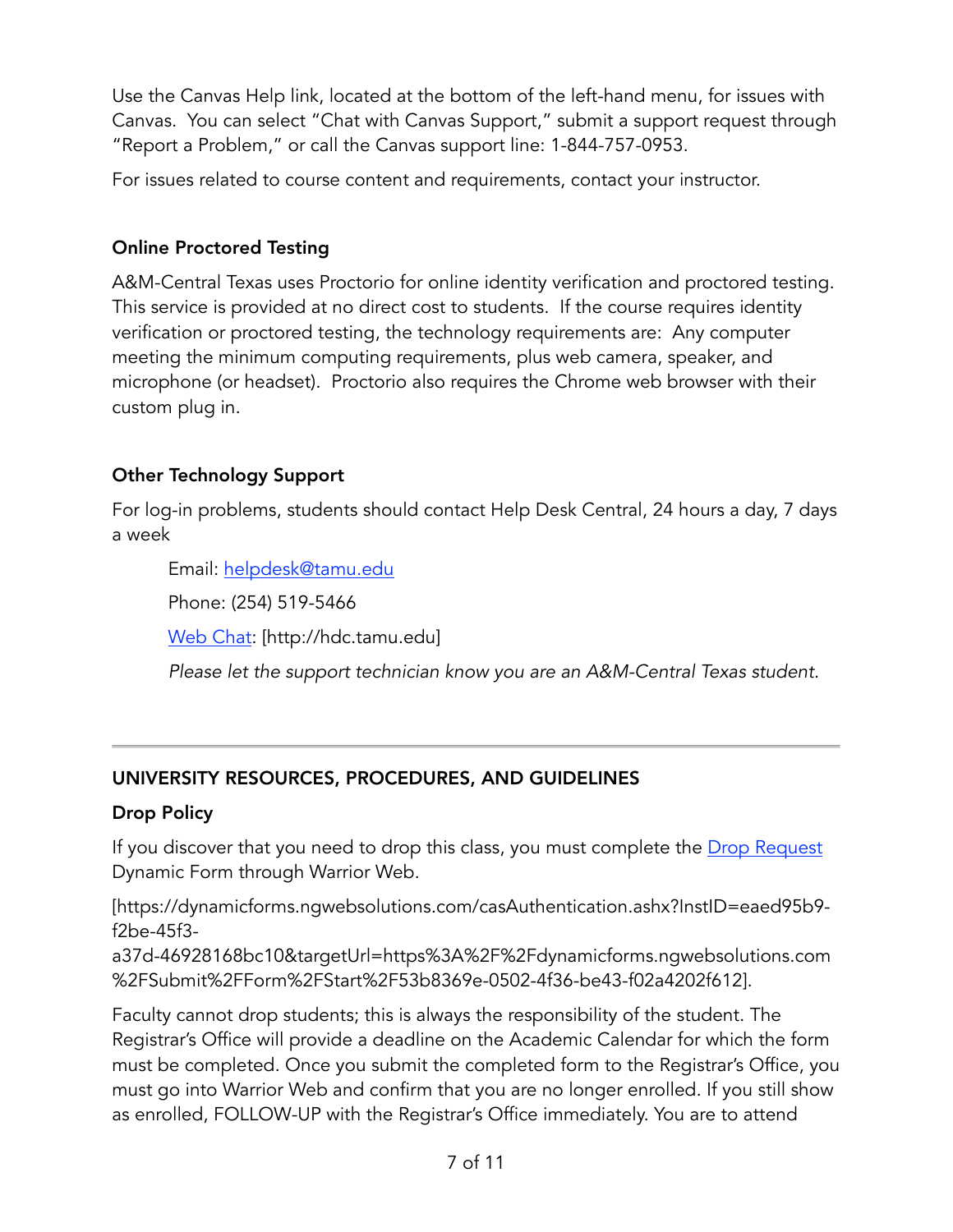class until the procedure is complete to avoid penalty for absence. Should you miss the drop deadline or fail to follow the procedure, you will receive an F in the course, which may affect your financial aid and/or VA educational benefits.

# Academic Integrity

Texas A&M University-Central Texas values the integrity of the academic enterprise and strives for the highest standards of academic conduct. A&M-Central Texas expects its students, faculty, and staff to support the adherence to high standards of personal and scholarly conduct to preserve the honor and integrity of the creative community. Any deviation by students from this expectation may result in a failing grade for the assignment and potentially a failing grade for the course. All academic misconduct concerns will be referred to the Office of Student Conduct. When in doubt on collaboration, citation, or any issue, please contact your instructor before taking a course of action.

For more [information regarding the Student Conduct process,](https://nam04.safelinks.protection.outlook.com/?url=ht) [https:// www.tamuct.edu/student-affairs/student-conduct.html].

If you know of potential honor violations by other students, you may [submit a report](https://nam04.safelinks.protection.outlook.com/?url=https://cm.maxient.com/reportingform.php?TAMUCentralTexas&layout_id=0&data=04%7C01%7Clisa.bunkowski@tamuct.edu%7Ccfb6e486f24745f53e1a08d910055cb2%7C9eed4e3000f744849ff193ad800), [https://cm.maxient.com/reportingform.php?TAMUCentralTexas&layout\_id=0].

# Academic Accommodations

At Texas A&M University-Central Texas, we value an inclusive learning environment where every student has an equal chance to succeed and has the right to a barrier-free education. The Warrior Center for Student Success, Equity and Inclusion is responsible for ensuring that students with a disability receive equal access to the university's programs, services and activities. If you believe you have a disability requiring reasonable accommodations, please contact the Office of Access and Inclusion, WH-212; or call (254) 501-5836. Any information you provide is private and confidential and will be treated as such.

For more information, please visit our **[Access & Inclusion](https://tamuct.instructure.com/courses/717)** Canvas page (log-in required) [https://tamuct.instructure.com/courses/717]

## Important information for Pregnant and/or Parenting Students

Texas A&M University-Central Texas supports students who are pregnant and/or parenting. In accordance with requirements of Title IX and related guidance from US Department of Education's Office of Civil Rights, the Dean of Student Affairs' Office can assist students who are pregnant and/or parenting in seeking accommodations related to pregnancy and/or parenting. Students should seek out assistance as early in the pregnancy as possible. For more information, please visit [Student Affairs](https://www.tamuct.edu/student-affairs/pregnant-and-parenting-students.html) [https:// www.tamuct.edu/student-affairs/pregnant-and-parenting-students.html]. Students may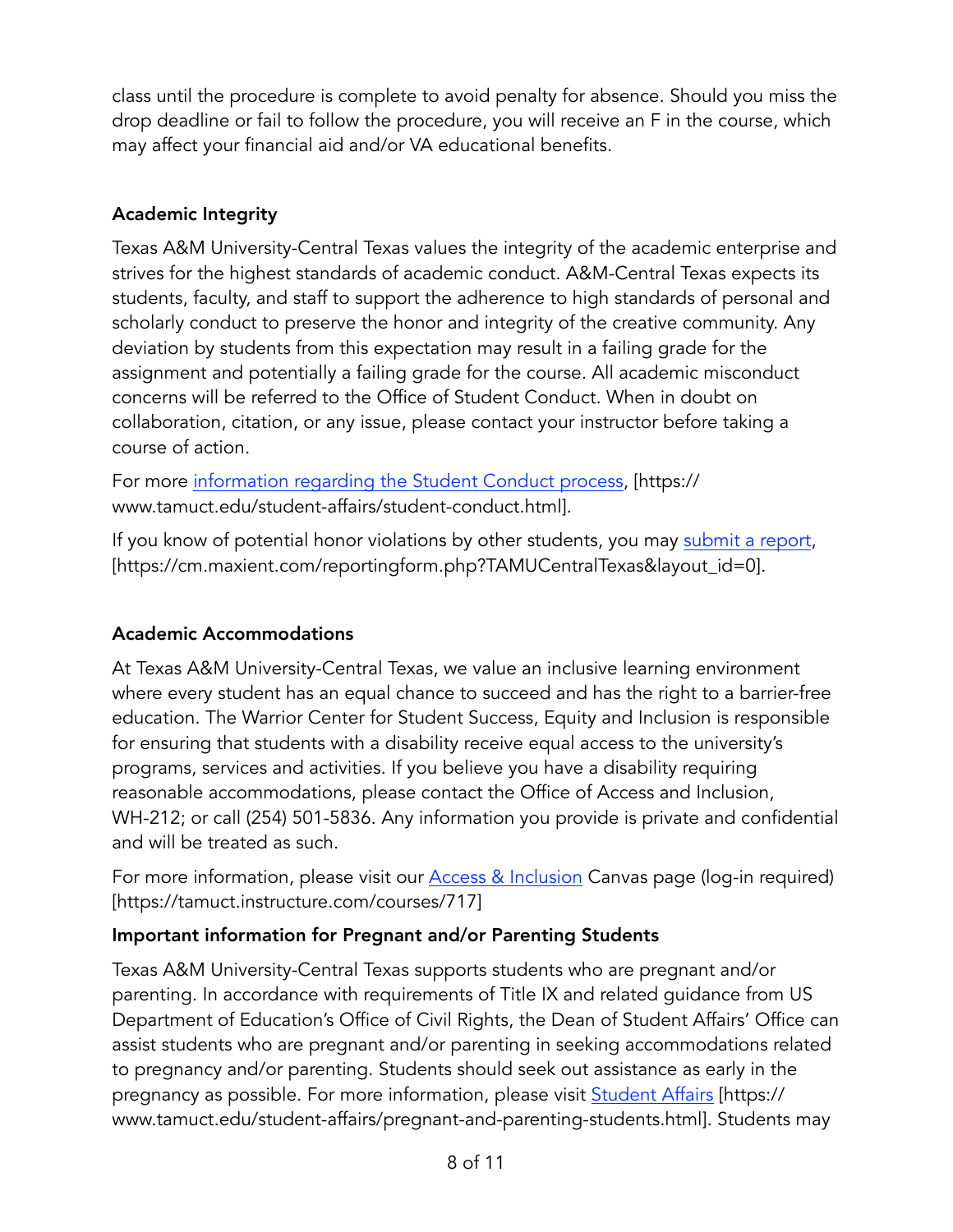also contact the institution's Title IX Coordinator. If you would like to read more about these [requirements and guidelines](http://www2.ed.gov/about/offices/list/ocr/docs/pregnancy.pdf) online, please visit the website [http:// www2.ed.gov/about/offices/list/ocr/docs/pregnancy.pdf].

Title IX of the Education Amendments Act of 1972 prohibits discrimination on the basis of sex and gender–including pregnancy, parenting, and all related conditions. A&M-Central Texas is able to provide flexible and individualized reasonable accommodation to pregnant and parenting students. All pregnant and parenting students should contact the Associate Dean in the Division of Student Affairs at (254) 501-5909 to seek out assistance. Students may also contact the University's Title IX Coordinator.

# **Tutoring**

Tutoring is available to all A&M-Central Texas students, both virtually and in-person. Student success coaching is available online upon request.

If you have a question, are interested in becoming a tutor, or in need of success coaching contact the Warrior Center for Student Success, Equity and Inclusion at (254) 501-5836, visit the Warrior Center at 212 Warrior Hall, or by emailing [WarriorCenter@tamuct.edu](mailto:WarriorCenter@tamuct.edu%22%20%5Ct%20%22_blank).

To schedule tutoring sessions and view tutor availability, please visit Tutor Matching [Services](https://tutormatchingservice.com/TAMUCT) [https://tutormatchingservice.com/TAMUCT] or visit the Tutoring Center in 111 Warrior Hall.

Chat live with a remote tutor 24/7 for almost any subject from on your computer! Tutor.com is an online tutoring platform that enables A&M-Central Texas students to log in and receive online tutoring support at no additional cost. This tool provides tutoring in over 40 subject areas except writing support. Access Tutor.com through Canvas.

## University Writing Center

University Writing Center: Located in Warrior Hall 416, the University Writing Center (UWC) at Texas A&M University–Central Texas (A&M–Central Texas) is a free service open to all A&M–Central Texas students. For the Spring 2022 semester, the hours of operation are from 10:00 a.m.-5:00 p.m. Monday thru Thursday in Warrior Hall 416 (with online tutoring available every hour as well) with satellite hours available online only Monday thru Thursday from 6:00-9:00 p.m. and Saturday 12:00-3:00 p.m.

Tutors are prepared to help writers of all levels and abilities at any stage of the writing process. While tutors will not write, edit, or grade papers, they will assist students in developing more effective composing practices. By providing a practice audience for students' ideas and writing, our tutors highlight the ways in which they read and interpret students' texts, offering guidance and support throughout the various stages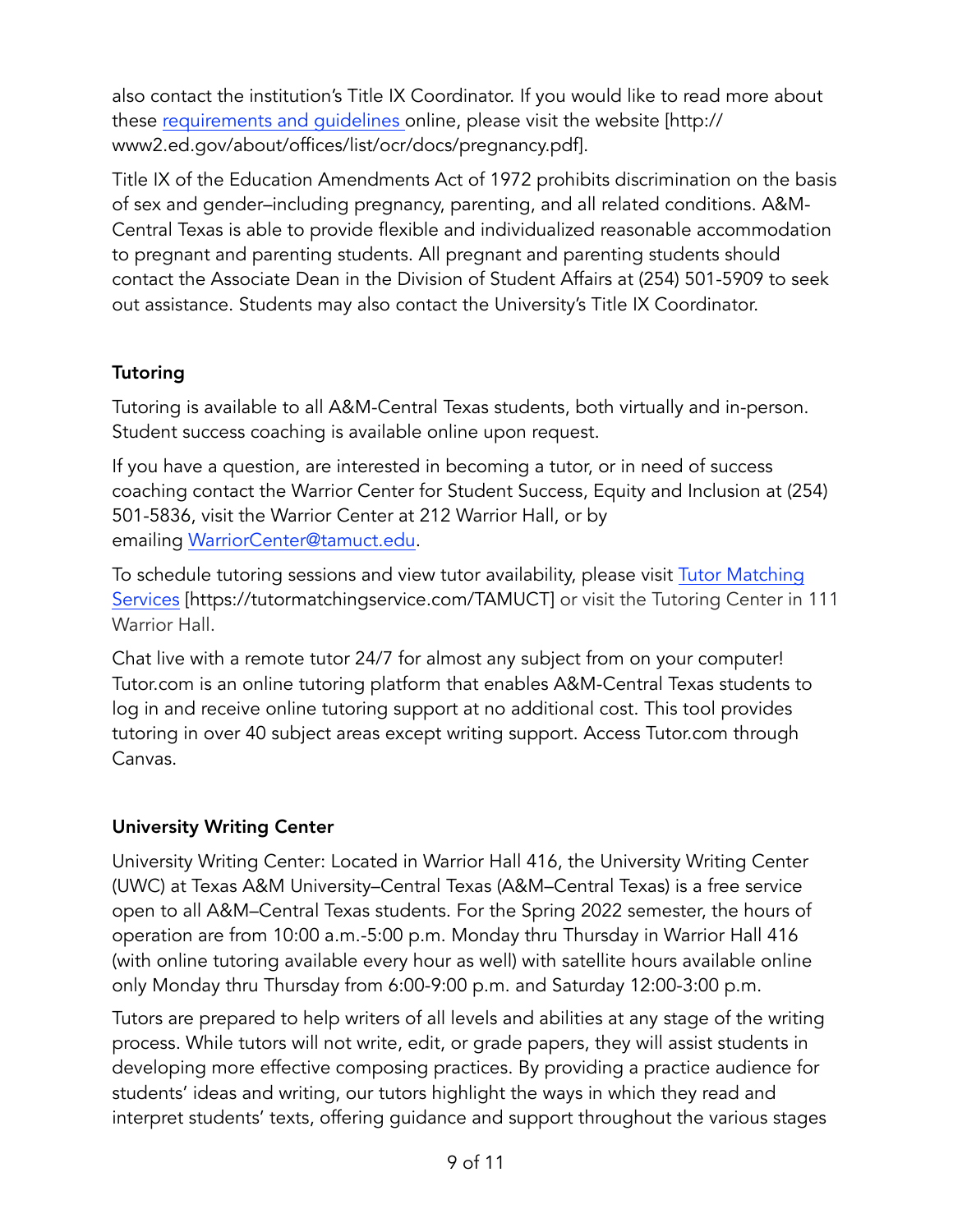of the writing process. In addition, students may work independently in the UWC by checking out a laptop that runs the Microsoft Office suite and connects to WIFI, or by consulting our resources on writing, including all of the relevant style guides. Whether you need help brainstorming ideas, organizing an essay, proofreading, understanding proper citation practices, or just want a quiet place to work, the UWC is here to help!

Students may arrange a one-to-one session with a trained and experienced writing tutor by making an appointment via [WCOnline](https://tamuct.mywconline.com/) [https://tamuct.mywconline.com/]. In addition, you can email Dr. Bruce Bowles Jr. at bruce.bowles@tamuct.edu if you have any questions about the UWC, need any assistance with scheduling, or would like to schedule a recurring appointment with your favorite tutor by making an appointment via [WCOnline](https://tamuct.mywconline.com/) [https://tamuct.mywconline.com/]. In addition, you can email Dr. Bruce Bowles Jr. at bruce.bowles@tamuct.edu if you have any questions about the UWC, need any assistance with scheduling, or would like to schedule a recurring appointment with your favorite tutor.

# University Library

The University Library provides many services in support of research across campus and at a distance. We offer over 200 electronic databases containing approximately 400,000 eBooks and 82,000 journals, in addition to the 96,000 items in our print collection, which can be mailed to students who live more than 50 miles from campus. Research guides for each subject taught at A&M-Central Texas are available through our website to help students navigate these resources. On campus, the library offers technology including cameras, laptops, microphones, webcams, and digital sound recorders.

Research assistance from a librarian is also available 24 hours a day through our online chat service, and at the reference desk when the library is open. Research sessions can be scheduled for more comprehensive assistance, and may take place virtually through WebEx, Microsoft Teams or in-person at the library. Schedule an appointment [here](https://nam04.safelinks.protection.outlook.com/?url=https://tamuct.libcal.com/appointments/?g=6956&data=04%7C01%7Clisa.bunkowski@tamuct.edu%7Cde2c07d9f5804f09518008d9ab7ba6ff%7C9eed4e3000f744849ff193ad8005acec%7C0%7C0%7C6377293) [https://tamuct.libcal.com/appointments/?g=6956]. Assistance may cover many topics, including how to find articles in peer-reviewed journals, how to cite resources, and how to piece together research for written assignments.

Our 27,000-square-foot facility on the A&M-Central Texas main campus includes student lounges, private study rooms, group work spaces, computer labs, family areas suitable for all ages, and many other features. Services such as interlibrary loan, TexShare, binding, and laminating are available. The library frequently offers workshops, tours, readings, and other events. For more information, please visit our [Library website](https://nam04.safelinks.protection.outlook.com/?ur)

[http://tamuct.libguides.com/index].

## OPTIONAL POLICY STATEMENTS